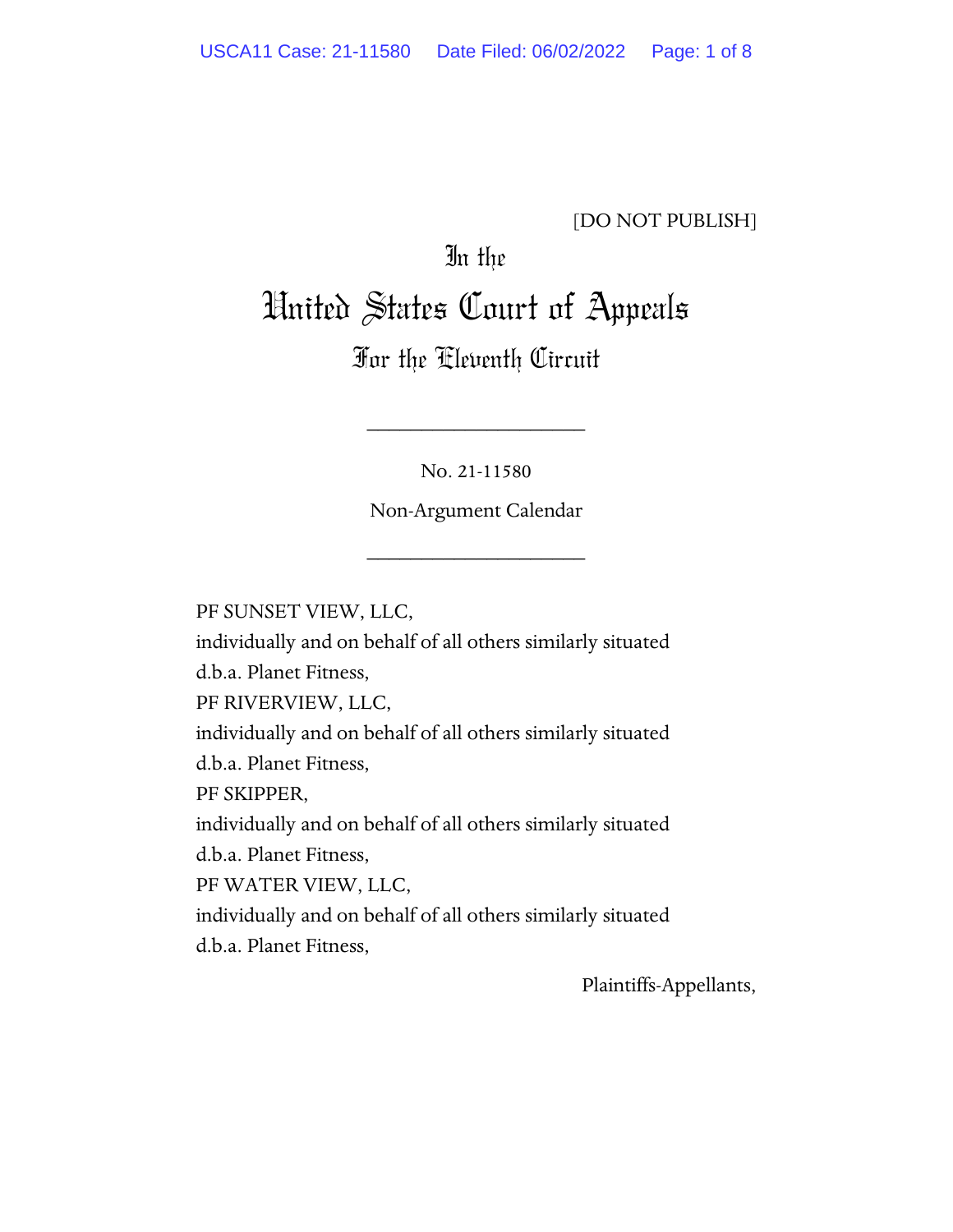versus

ATLANTIC SPECIALTY INSURANCE COMPANY, a New York corporation,

Defendant-Appellee.

Appeal from the United States District Court for the Southern District of Florida D.C. Docket No. 9:20-cv-81224-AMC

\_\_\_\_\_\_\_\_\_\_\_\_\_\_\_\_\_\_\_\_

\_\_\_\_\_\_\_\_\_\_\_\_\_\_\_\_\_\_\_\_

Before BRANCH, LUCK, and LAGOA, Circuit Judges.

PER CURIAM:

This appeal involves claims for property loss insurance coverage stemming from gym closures caused by the COVID-19 pandemic. The question is whether (under Florida law) the COVID-19 related business losses suffered by the plaintiffs—the owners and operators of four Planet Fitness franchise locations in Florida—constituted "direct physical loss of or damage to" insured property under a commercial all-risk insurance policy issued by the defendant, Atlantic Specialty Insurance Company. The district court held that it did not and granted judgment on the pleadings to the insurance company. The franchisees appealed.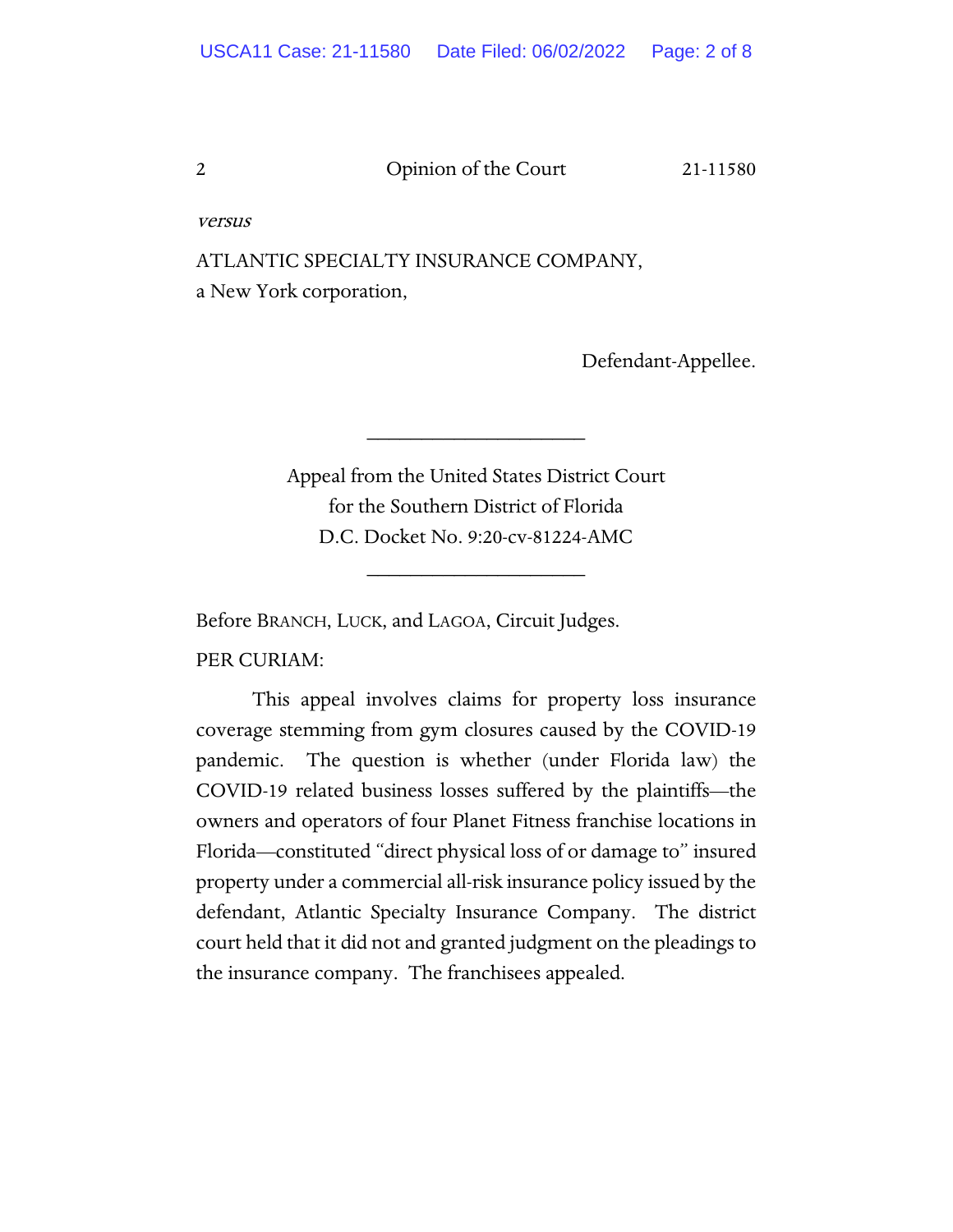21-11580 Opinion of the Court 3

Our Court recently decided a case involving multiple claims for COVID-19 losses under nearly identical insurance contract provisions, concluding that direct physical loss or damage to property requires a "tangible alteration of the insured properties." SA Palm Beach, LLC v. Certain Underwriters at Lloyd's of London, 32 F.4th 1347, 1350 (11th Cir. 2022). Because the losses alleged here did not involve a tangible alteration of the insured properties—the franchisees' gym locations—Atlantic Specialty Insurance was entitled to judgment as a matter of law. Accordingly, after careful review, we affirm.

## I. Background

The plaintiffs are the franchisees of four Planet Fitness gym locations in Florida. The defendant, Atlantic Specialty Insurance Company, issued separate—but materially identical—commercial property insurance policies to the plaintiffs (collectively, the "Policy").

The Policy states that the insurance company "will pay for the actual loss of Business Income you sustain due to the necessary suspension of your 'Operations' during the 'Period of Restoration," but only if the suspension is caused "by *direct* physical loss of or damage to" covered property. Under the Policy, the insurance company "will pay necessary Extra Expense you incur during the 'Period of Restoration' and the Extended Period of Indemnity that you would not have incurred if there had been no *direct physical loss or damage to*" one of the covered properties. Moreover, the insurance company "will pay for the actual loss of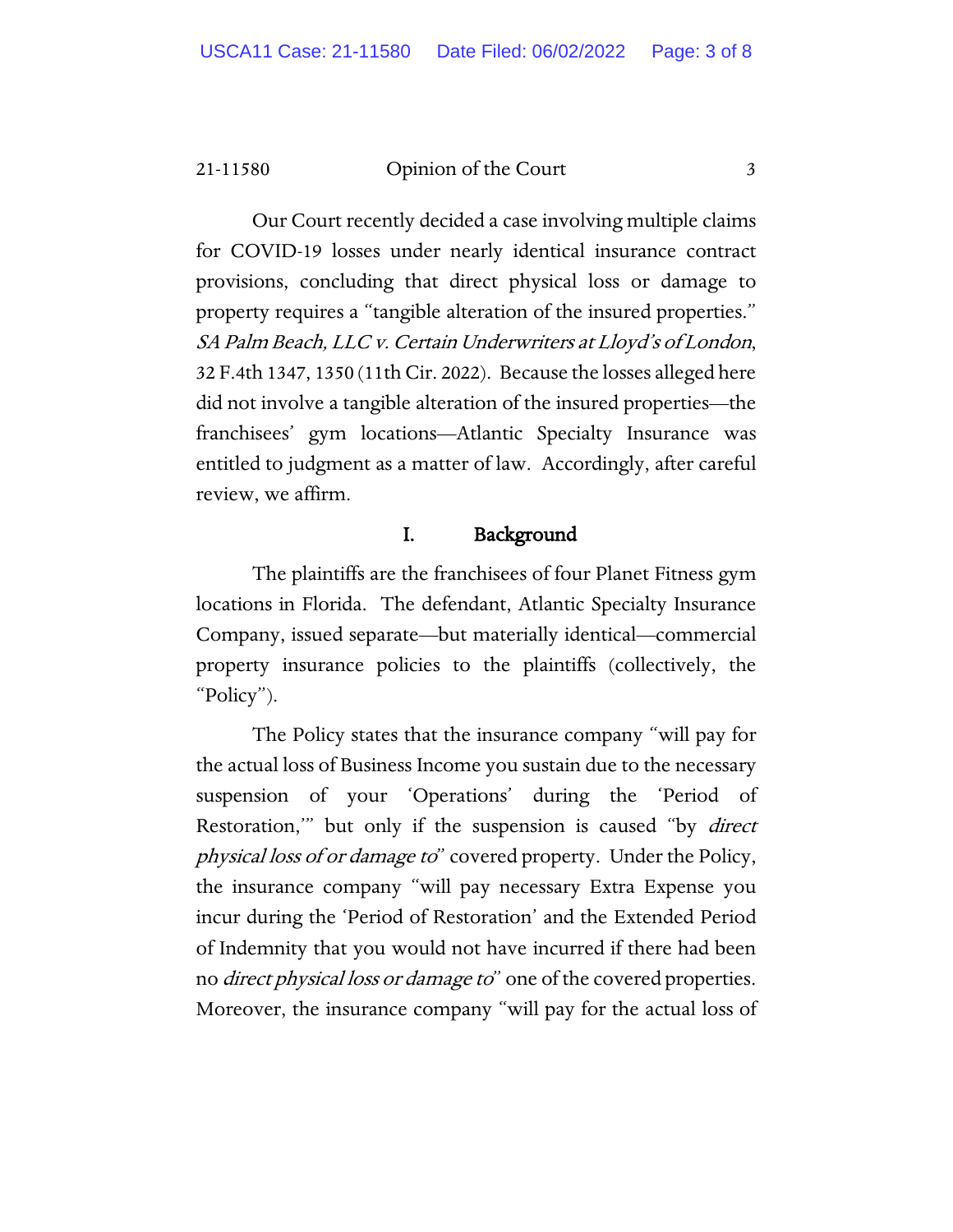Business Income you sustain and necessary Extra Expense caused by action of civil authority that prohibits access to the described premises due to direct physical loss of or damage to property, other than at the described premises . . . ." Thus, for claims based on business interruption, extra expense, or civil authority coverage, the franchisees need to show "direct physical loss of or damage to property."

In response to the COVID-19 pandemic, Florida state and county officials signed orders effectively shuttering gyms for months beginning in late March 2020. The franchisees filed claims with Atlantic Specialty Insurance for business income losses and extra expenses incurred because of the closure orders. The insurance company denied their claims.

The franchisees then filed a putative class action complaint in Florida state court alleging that the insurance company unlawfully denied coverage because

[t]he presence of COVID-19 caused direct physical loss of and/or damage to the covered premises . . . by, among other things, damaging the properties, denying access to the properties, preventing customers from physically occupying the properties, causing the properties to be physically uninhabitable by customers, causing their functions to be nearly eliminated or destroyed, and/or causing a suspension of business operations on the premises.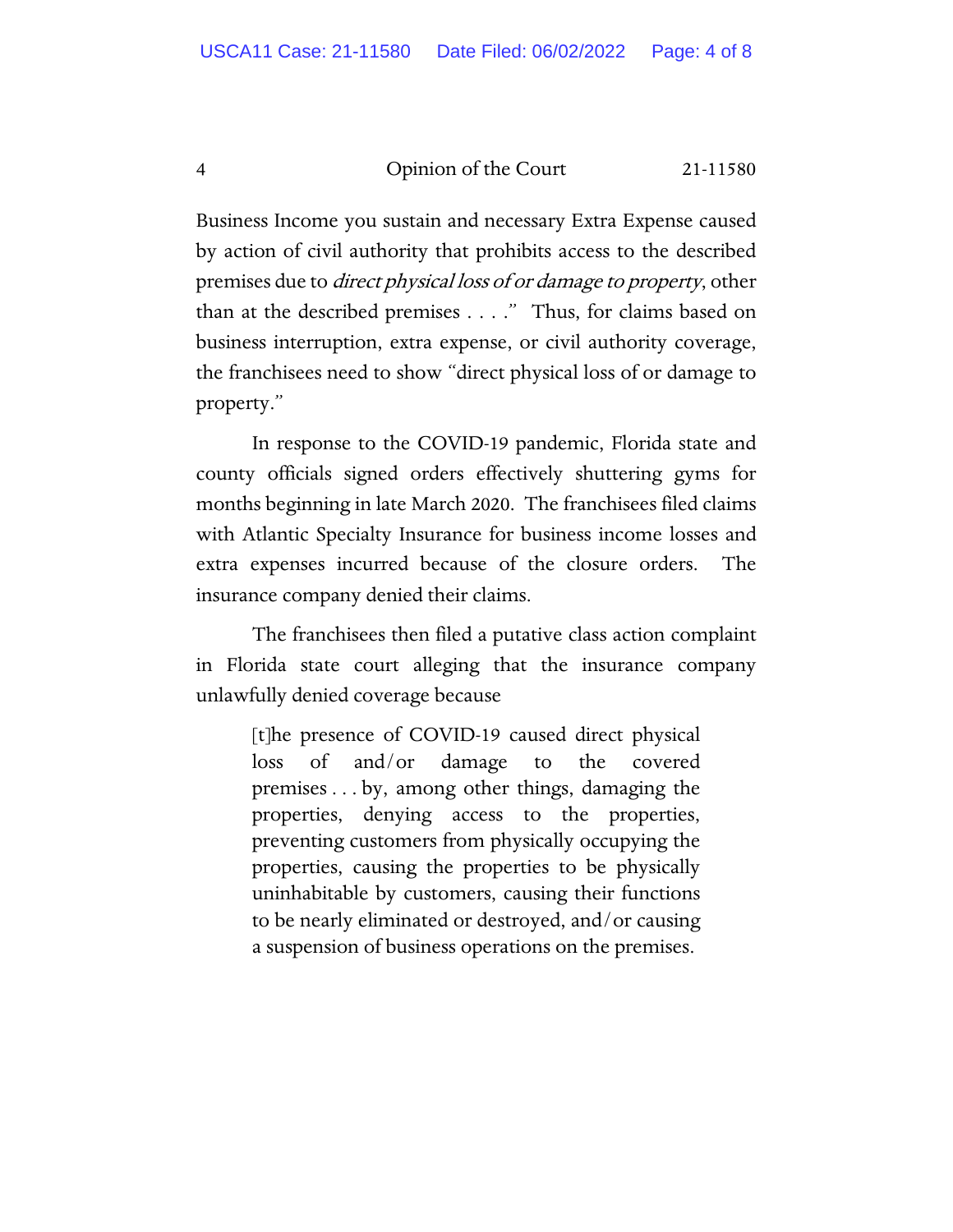21-11580 Opinion of the Court 5

The insurance company removed the case to federal district court and moved for judgment on the pleadings. Because COVID-19 closures did not cause a "distinct, demonstrable, physical alteration of the property," the insurance company argued, the closures did not result in a "direct physical loss" covered by the policy. The franchisees responded that Florida law does not interpret "physical loss" of property so narrowly and that the phrase includes more than losses caused by actual harm to the structure of the covered property. The district court agreed with the insurance company and granted its motion for judgment on the pleadings. The franchisees timely appealed.

## II. Standard of Review

"Judgment on the pleadings is appropriate where there are no material facts in dispute and the moving party is entitled to judgment as a matter of law." Perez v. Wells Fargo N.A., 774 F.3d 1329, 1335 (11th Cir. 2014) (quoting Cannon v. City of W. Palm Beach, 250 F.3d 1299, 1301 (11th Cir. 2001)). "In determining whether a party is entitled to judgment on the pleadings, we accept as true all material facts alleged in the non-moving party's pleading, and we view those facts in the light most favorable to the nonmoving party." Id.

#### III. Discussion

For any of the plaintiffs' insurance claims to be viable, they had to stem from "direct physical loss of or damage to" covered property. The dispositive question, therefore, is whether losses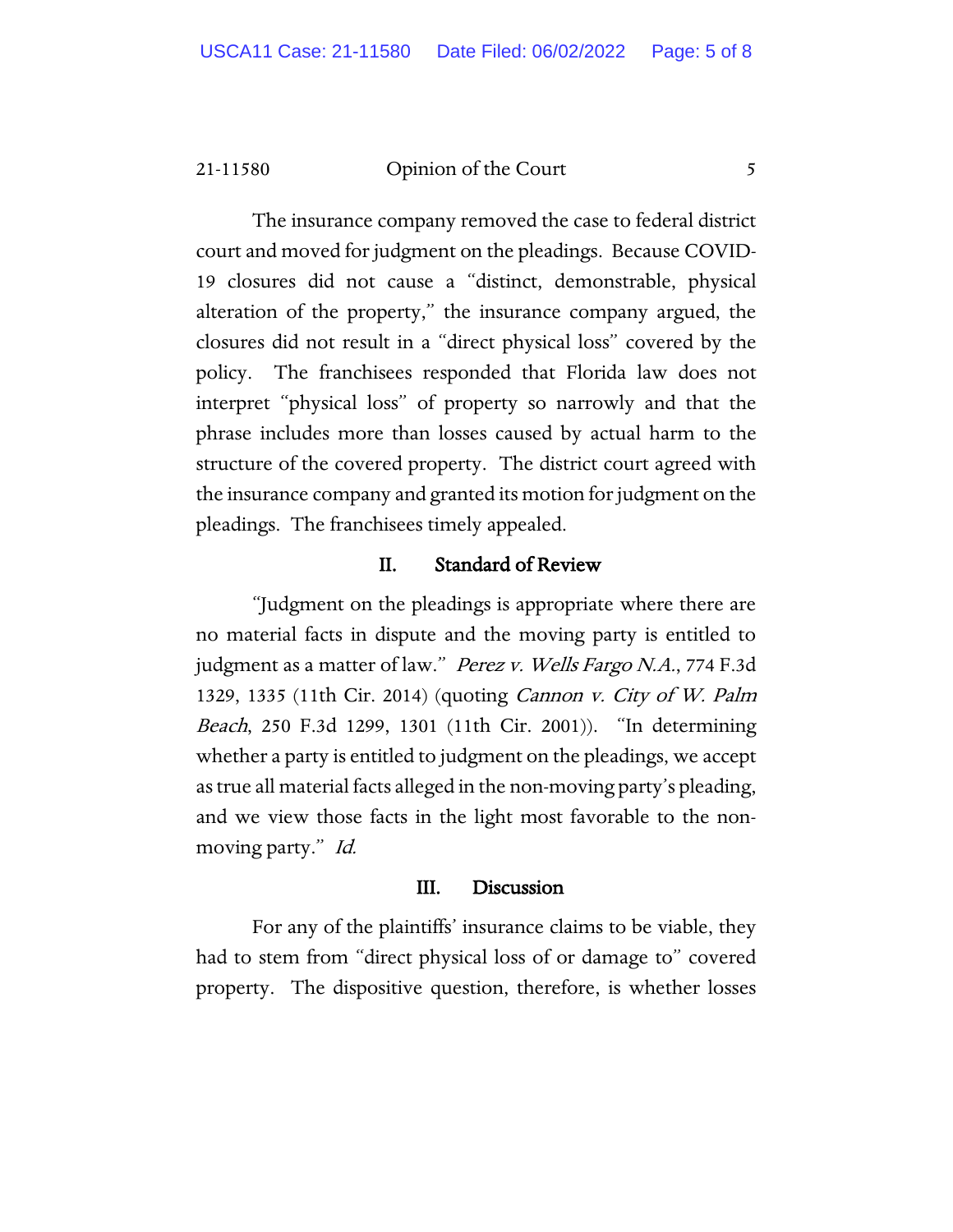from the suspension of business operations and increased cleaning and sanitation costs constitute "direct physical loss of or damage to" property under Florida law. The franchisees say that requiring a direct, physical alteration of the property departs from the plain meaning and context of that phrase. Their arguments are a nonstarter—binding precedent mandates the franchisees show a "tangible alteration to the insured propert[y]" and that losses stemming from suspension of operations and extra expenses incurred in response to COVID-19 closure orders do not count. SA Palm Beach, 32 F.4th at 1350.

Our recent decision in *SA Palm Beach* resolves this appeal. In that case, we addressed whether, under Florida law, "direct physical loss of or damage to" property included losses stemming from the suspension of business operations and extra costs incurred because of COVID-19. *Id.* Facing a dearth of Florida Supreme Court decisions on the meaning of "direct physical loss of or damage to" property in the COVID-19 closure context, we predicted the Florida Supreme Court would adopt the majority position that "physical loss of or damage to" requires some "tangible alteration of the insured properties." Id. We held that "[t]here is . . . no coverage for loss of use based on intangible and incorporeal harm to the property due to COVID-19 and the closure orders that were issued by state and local authorities even though the property was rendered temporarily unsuitable for its intended use." Id. at 1358. We also noted that the "need to clean or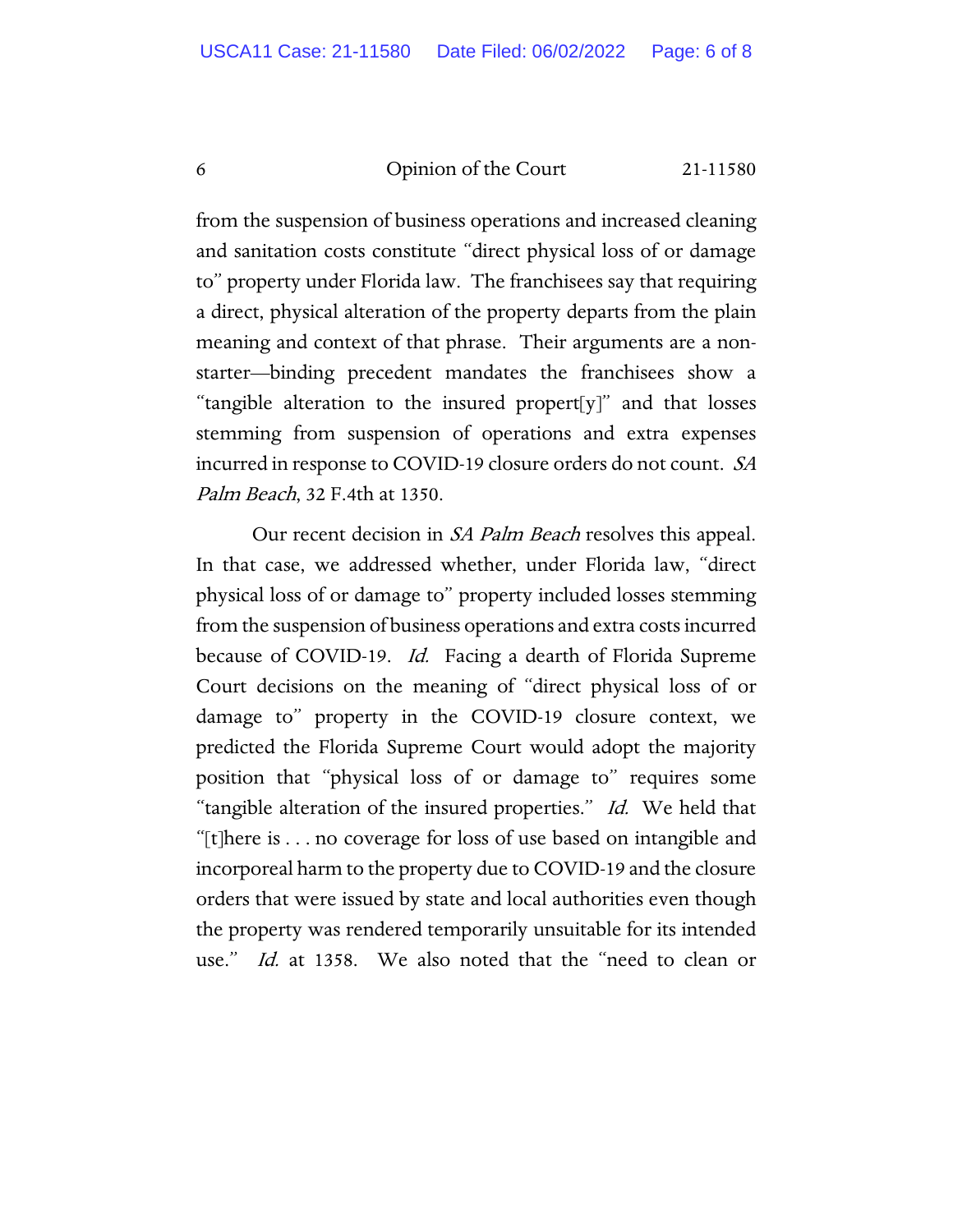21-11580 Opinion of the Court 7

disinfect" property to "get rid of COVID-19 does not constitute direct physical loss or damage under Florida law." Id. at 1362.

The losses alleged by the plaintiffs here are functionally the same as those alleged by the plaintiffs in *SA Palm Beach*—losses from the suspension of business operations under COVID-19 closure orders and extra cleaning and sanitation costs. But as discussed above, we previously held that such losses are not "physical loss of or damage to" insured property under Florida law. We are bound by our prior decision. See EmbroidMe.com, Inc. v. Travelers Prop. Cas. Co. of Am., 845 F.3d 1099, 1105 (11th Cir. 2017) ("[W]hen we have issued a precedential decision interpreting . . . state law, our prior precedent rule requires that we follow that decision . . . .). Accordingly, the insurance company properly denied the plaintiff's claims, and the district court did not err in holding it was entitled to judgment as a matter of law.<sup>[1](#page-6-0)</sup>

<span id="page-6-0"></span><sup>&</sup>lt;sup>1</sup> We note that within one week of our decision in *SA Palm Beach*, Florida's Third District Court of Appeal rendered a similar interpretation of the phrase "direct physical loss of or damage to property": losses stemming from suspension of business operations during the pandemic did not fall under the policy provision because they did not "carr[y] a tangible aspect" or cause some "actual alteration to the insured property." Commodore, Inc. v. Certain Underwriters at Lloyd's London, 2022 WL 1481776, at \*4 (Fla. 3d Dist. Ct. App. May 11, 2022). Because this intervening state appellate court decision supports our interpretation of Florida law in SA Palm Beach, we are still bound by our prior decision. *See EmbroidMe.com, Inc.*, 845 F.3d at 1105 (noting that we follow our prior decisions interpreting state law "absent a later decision by the state appellate court *casting doubt* on our interpretation of that law" (emphasis added)).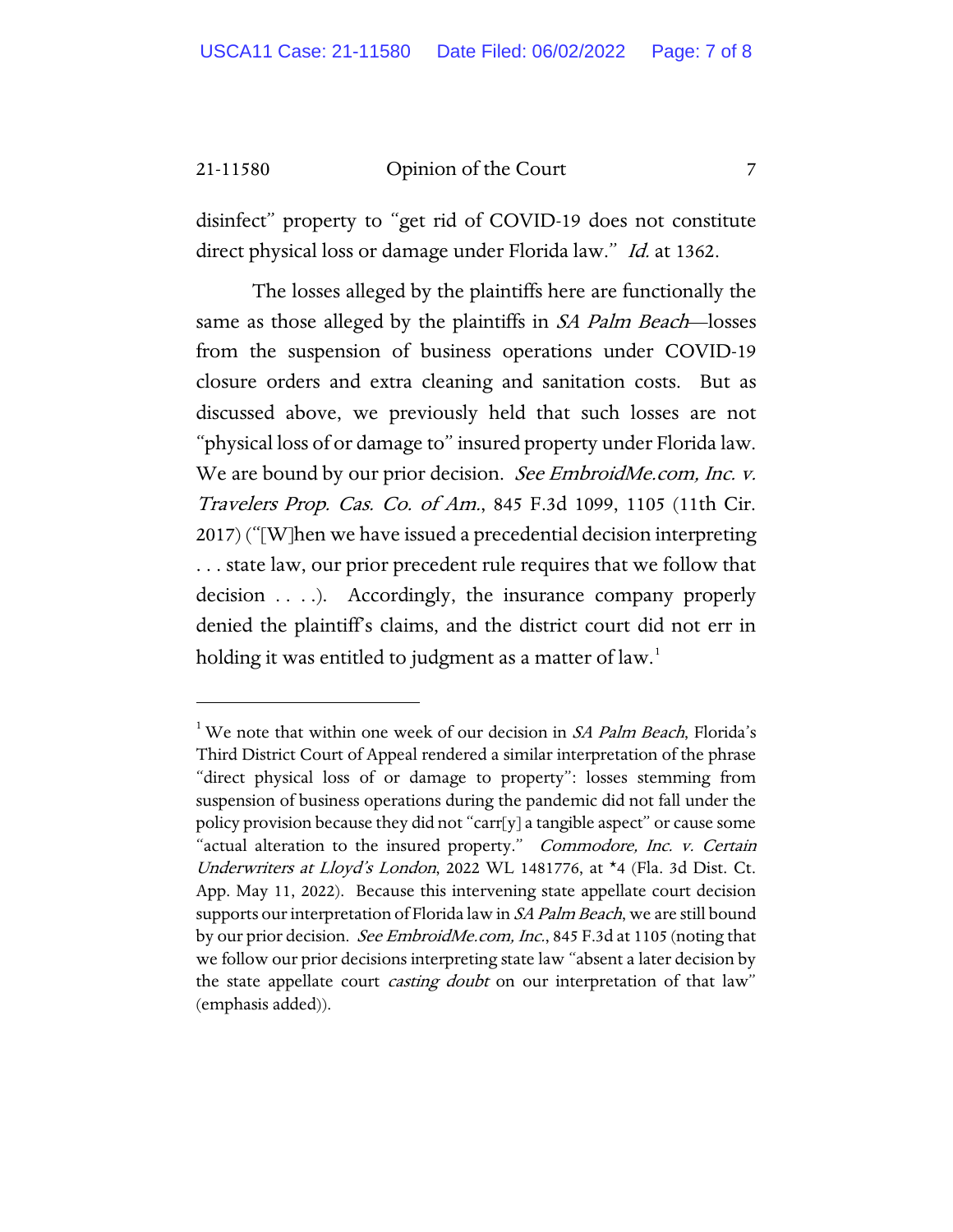AFFIRMED.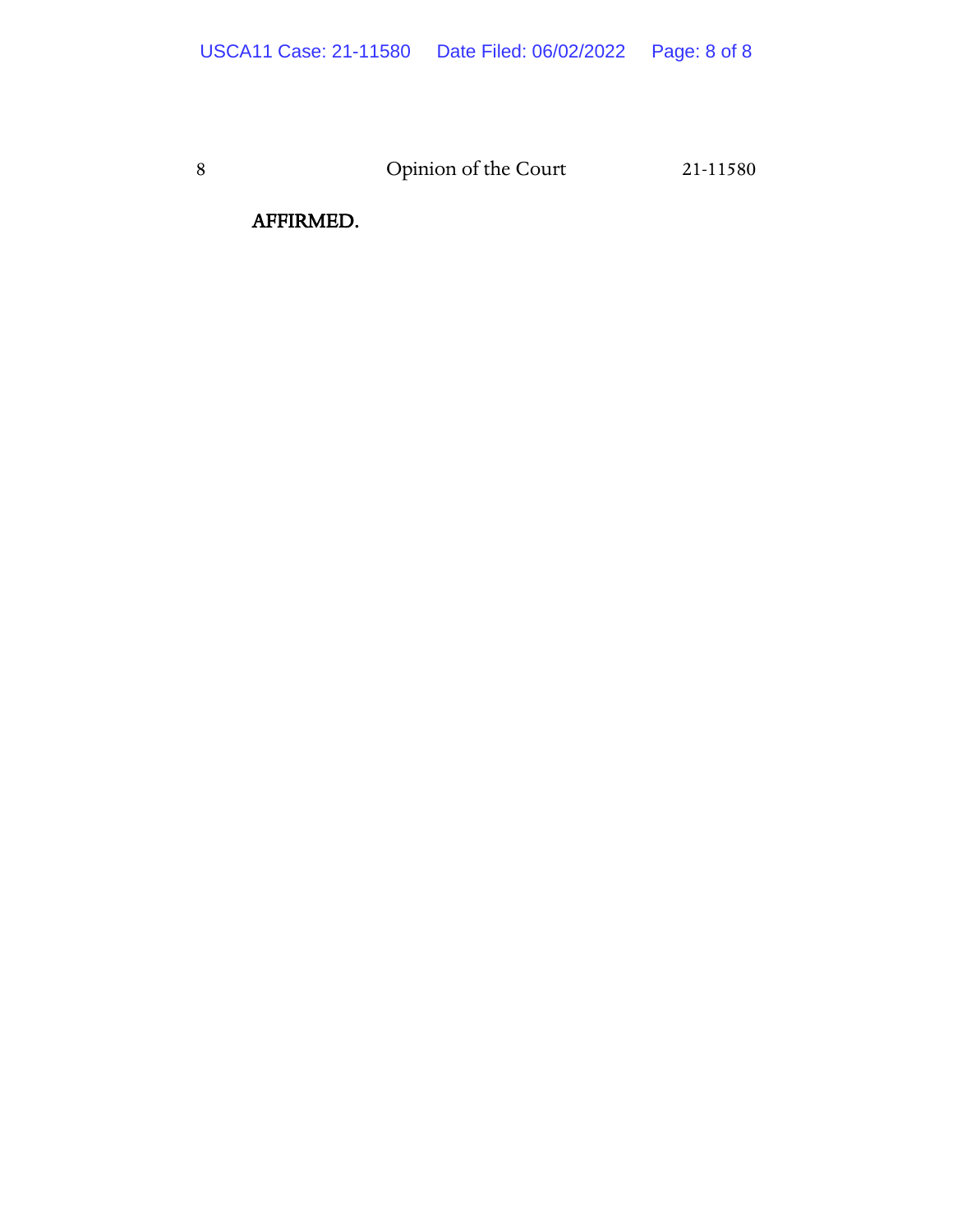#### **UNITED STATES COURT OF APPEALS FOR THE ELEVENTH CIRCUIT**

ELBERT PARR TUTTLE COURT OF APPEALS BUILDING 56 Forsyth Street, N.W. Atlanta, Georgia 30303

David J. Smith Clerk of Court For rules and forms visit [www.ca11.uscourts.gov](http://www.ca11.uscourts.gov/)

June 02, 2022

#### MEMORANDUM TO COUNSEL OR PARTIES

Appeal Number: 21-11580-AA Case Style: PF Sunset View, LLC, et al v. Atlantic Specialty Insurance District Court Docket No: 9:20-cv-81224-AMC

Electronic Filing

All counsel must file documents electronically using the Electronic Case Files ("ECF") system, unless exempted for good cause. Although not required, non-incarcerated pro se parties are permitted to use the ECF system by registering for an account at [www.pacer.gov.](https://pacer.uscourts.gov/) Information and training materials related to electronic filing are available on the Court's website. Enclosed is a copy of the court's decision filed today in this appeal. Judgment has this day been entered pursuant to FRAP 36. The court's mandate will issue at a later date in accordance with FRAP 41(b).

The time for filing a petition for rehearing is governed by 11th Cir. R. 40-3, and the time for filing a petition for rehearing en banc is governed by 11th Cir. R. 35-2. Except as otherwise provided by FRAP 25(a) for inmate filings, a petition for rehearing or for rehearing en banc is timely only if received in the clerk's office within the time specified in the rules. Costs are governed by FRAP 39 and 11th Cir.R. 39-1. The timing, format, and content of a motion for attorney's fees and an objection thereto is governed by 11th Cir. R. 39-2 and 39-3.

Please note that a petition for rehearing en banc must include in the Certificate of Interested Persons a complete list of all persons and entities listed on all certificates previously filed by any party in the appeal. See 11th Cir. R. 26.1-1. In addition, a copy of the opinion sought to be reheard must be included in any petition for rehearing or petition for rehearing en banc. See 11th Cir. R. 35-5(k) and 40-1 .

Counsel appointed under the Criminal Justice Act (CJA) must submit a voucher claiming compensation for time spent on the appeal no later than 60 days after either issuance of mandate or filing with the U.S. Supreme Court of a petition for writ of certiorari (whichever is later) via the eVoucher system. Please contact the CJA Team at (404) 335-6167 or cja\_evoucher@ca11.uscourts.gov for questions regarding CJA vouchers or the eVoucher system.